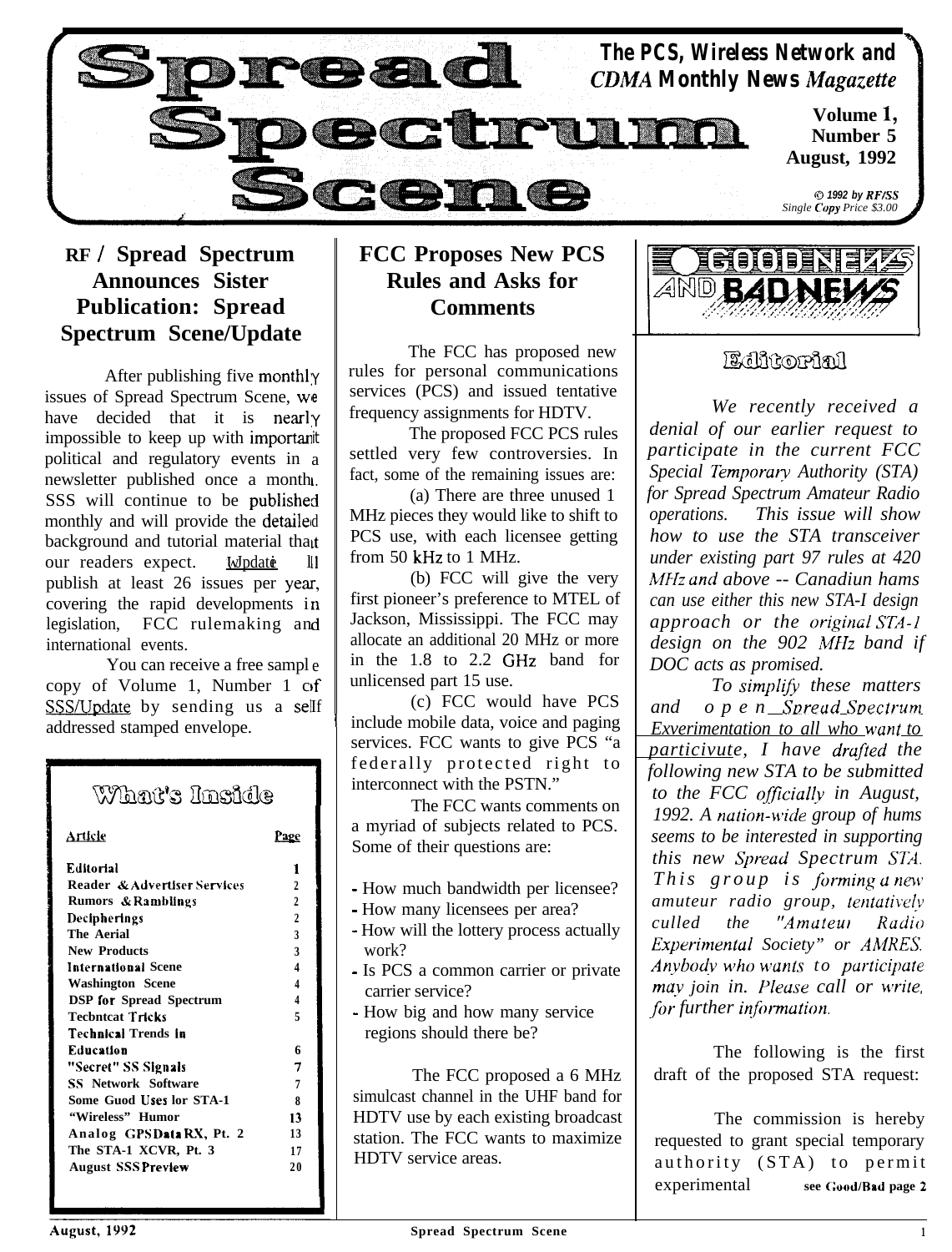**SPREAD SPECTRUM SCENE Is dedicated to the Spread Spectrum professional and is committed to** being the primary **source** for the latest news and **information** about the growth, regulation and opportunities **in this emerging science.**

**SSS provides a forum for publication of technical information, advertising,** editorials, opinions and news **relating to the emerging fieida of our coverage and emphasis. sss is read by over 4000 technical decision makers each month. SSS can present your advertising message to the key designers, programmers, system integrators and end users in this new industry. Call our 800 number Hotline to request a Media Kit.**

**Editor & Publisher: Randy Roberts Associate Publisher: Chris Kiigus Editorial Consultants: Tom Diskin, Dorm Fisher, M. N. Roberts Contributors: Tom Diskin, Dan Doberstein, John Greene, Matthew Johnson, Peter Onnigian Director of Advertisinq & Circulation: Koert Koeiman Art Director: Paula Christensen R&D Staft: Doug Guiiiot, Wait Jensen, Dr. Andy Korsak Published by: RF/SS P. 0. Box 2199 El Granada, CA 94018-2199 New Telephone** Numbers: **Voice: 47 6-726-6849 FAX: 415-726-0118 InternetIUUCP Emaii: hithr@weii.sf.ca.us AMIX: RROBERTS AOL: randyrfss COMPUSERVE: 177000,1666**

**Advertising & Subscription** 

Hotline: **Voice: 800-524-9285**

**SSS is published monthly and is available by subscription. You can receive a complimentary copy by sending a us a self addressed 9 x 12 inch stamped** (5.52 **US postage) envelope.**

**Subscription Rates: 12 Months** - **US First Class Mail 529.95 12 Months - Foreign, AIR MAIL, \$45.00 US Funds**

*Good/Bad from pg. 1 --* frequency hop correlators and simple microprocessor based Pseudo Noise (PN) generators would also allow inexpensive spread spectrum implementation. The "average" or even advanced experimentally inclined radio amateur **cannot afford** to buy expensive commercial equipment &signed to meet **FCC** part 15.247 rules for use under an **FCC** STA for spread spectrum.

DESCRIPTION OF NEED: An STA is needed to permit experimental operations until such time that a permanent rule change becomes effective. The existing amateur **radio** STA under Mr. Robert Buaas precludes the use of the simple, inexpensive SS modulation techniques to be evaluated under this STA request.

TYPE OF OPERATIONS: An m-sequence implemented as specified in paragraph  $97.311(d)(l)$  will be used as a 'generating function.' Spreading codes will be selected from continuous segments of bits produced in the output of the generating function based on their suitability to provide uniformly distributed spectral density, code orthagonality and maximal coding gain. Each spreading code will represent one symbol in the data to be transmitted. Only the selected spreading codes will be transmitted, and each will be transmitted in its entirety.

DSSS generators using SAW &vices, micropocessors, and E(E)PROMS with fixed spreading codes not related to the m-sequences specified in **paragraph** 97.31 l(d)(l) will also be used. Independent frequency hopping (nonhybrid waveforms) may also be evaluated as a means for further distributing the transmitted energy.

TRDSSS and MCDS emissions utilizing transmitted coded reference signals and/or PN clock center frequency sub-carriers may be evaluated for the purpose of determining if these very simple techniques can inter-operate with existing amateur radio communications and co-exist with same without undue interference being generated to either existing narrow band users or STA spread spectrum users.

TDMA/CDMA techniques may be evaluated for efficacy in increasing spectrum occupancy and reducing/mitigating in-band interference.

Purpose: The purpose of the tests is to experiment with spread spectrum hansmission. reception and processing techniques. A secondary purpose is to provide on-the-air operational experience with spread spectxum system and data networking techniques, software and protocols in terrestrial based as well as satellite relayed communications. **A** third purpose of this experiment is to evaluate effective methods for data linking, telemetry data reporting, process control and monitoring with spread spectrum systems.

Objectives: Specific objectives of the STA are to:

(I) assess the strengths and weaknesses of the proposed systems; see **Good/Bad page 16** 

## Rരമരിയുള & Advertiser Services

**This month brings ever more changes 10 SSS.** Unfortunately this **month we did not have space left** to **Nn another** installment of **Inrroducrion to** *Spread Spectrum -- we'll* pick it up again in September (promise). Please write us with **your** comments and suggestions. **Koert Koelman** comments and suggestions.

## I&COMOTS &? Ramblings

Stanford Telecom Inc. announced recently that it is joint venturing wifh Zilog to develop custom **chips** for the previously announced Stanford Telecom wireless PABX pact that it recently won **in** the Pacific Rim.

Phillips Kommunikation Industrie AG (PKI), Nuremberg, Germany, has announce it's new product line of DECT wireless productss.

The EC's oldest evolving telecomm spec, ETS 300/00 <sup>1</sup> now has support from I8 nations. Equipment meeting fhis new standard will be granted free trade status throughout the EC.

Several Silicon Valley and international GaAs MMIC and Silicon chip suppliers are considering R&D projects or new product announcements for complete wireless radio/modem chipsets for the 1.8 to 2.5 GHz bands.

Look for a new Wireless LAN hardware company in San Diego, CA going by the name of SymComm. No details on what they will be doing -- but they claim to have working hardware!

Ever wonder what some of the myriad applications of Spread Spectrum are? Well, see our sidebar on page 5 and hold on -- at least three Silicon Valley entrepreneurs are nearly ready to hit the market or seek venture funding with products ranging from industrial control and telemetry products to consumer games and gadgets using Spread Spectrum.

l Heard a good rumor -- want to "leak" some info to your competition --call our 800 number and we may print it!



HE WHO PROVES THINGS RY EXPERIENCE INCREASES HIS KNOWLEDGE; HE WHO RELElVES RLINDLY INCREASES HIS ERRORS. - CHINESE PROVERB -

**Don't miss an issue of Spread Spectrum Scene. Subscribe now!**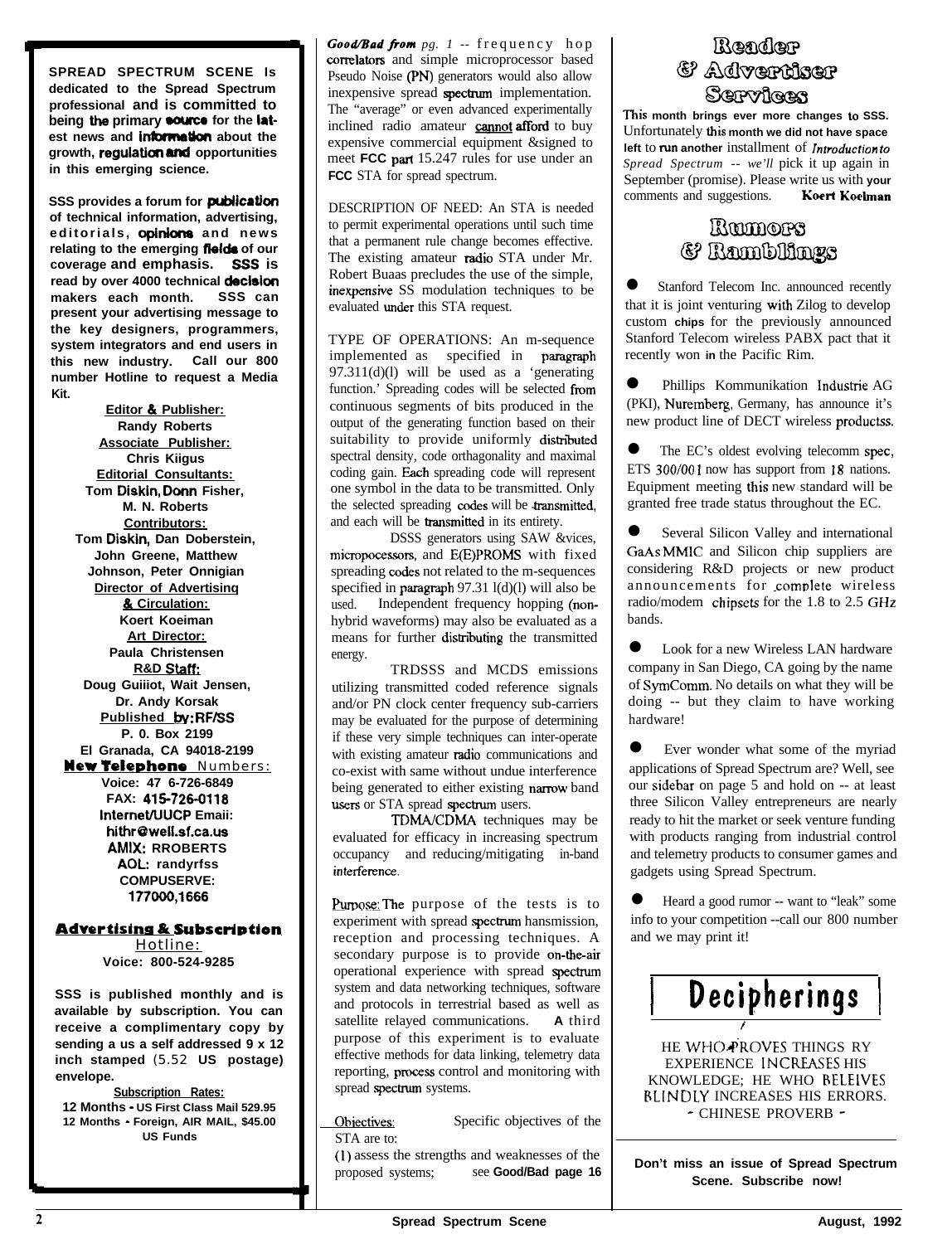# The Aerial

by Peter Onnigian, P.E., W6QEU

#### **Spread Spectrum Antennas**

For wide area networks using spread spectrum three bands have been set aside by the Federal Communications Commission (FCC) under their Part 15.247 Rules. These include the 5725-5850 MHz, 2400-2483.5 MHz and 902-928 MHz. This lower frequency band has several advantages over the higher frequency bands including better propagation conditions, lowercostantennas, andelectronics.

These bands have an effective radiated power limit of 6 dBi This is equal to an effective radiated power (ERP) of 3.85 dBw which is 2.426 watts.

Recent tests have indicated highly reliable SS communications at relatively high modulation rates on a 26 mile path in the San Francisco bay area. Height of the transmitting antenna is not a limiting parameter by the FCC Rules for SS as it is for FM and TV broadcasting and some other communication services.

In some applications a hub or central control facility is used with several outlying stations. Omni-directional antennas are desirable at the center of these hub cells. In some applications directional azimuth coverage from 120 to 270 degrees are useful.

Equipment costs are very important in most sales in this market and very economical SS antennas are available, which have been specially designed for the 902-928 MHz band. Ham-Pro offers a line of Yagi directional antennas with gains from 6.5 dBd to more than 16 dBd. These may be used as either horizontally or vertically polarized. Omni-directional, and wide azimuth antenna, horizontally polarized with gains of up to 10 dBd are also available.

Polarization plays an important part in SS propagation in the low SS band. Most existing operations in this band are vertically polarized. These 902-928 MHz band occupants include amateur radio operators, Industrial Scientific and Medical (ISM), airborne radio direction finding and other FCC licensed services all have priority over SS services. Its important to prevent interference to the licensed services. One way to avoid such interference to them and from them to SS is to use horizontal polarization. There is a vast improvement in desired to undesired signal ratios when using horizontal polarization in this band.

The FCC warns in Part 15.247 (c) that SS interference to the government services in the 902-928 MHz band may require the further reduction in the effective radiated power in the future.

There are several other limitations to adiated power levels under the FCC uthorization. For example for direct sequence systems, the transmitted powerdensityaveraged lver any 1 second can't exceed 8 dBm in any <sup>5</sup> kHz bandwidth within this band

High quality coaxial cable should be used to prevent RF loss in transmission as well s reception. Belden type 9913 has quite low loss but requires special connectors. Beiden's 2914 is more flexible and not subject to as much mechanical damage, but has slightly higher attenuation. There is no real need to use hard line.

Type N connectors are highly recommended due to their low cost, waterproof qualities, and excellent  $50$  ohm match. Type UHF connectors should never be used at these frequencies. They are neither 50 ohms nor weatherproof, and subject to rapid deterioration.

Antennas should have good VSWR and sufficient gain over the entire band to preserve the digital pulse amplitude shape. More importantly low VSWR at the antenna input prevents coaxial line radiation and reception. Gain over the operating band should be as flat as possible to prevent amplitude distortion of the modulated information.

No FCC licensing of any kind is required to operate an SS facility. However equipment used must comply with certain FCC Part 15 Rules. It is strongly recommended that those who seriously work in SS subscribe to Part 15 of the FCC Rules. You may do this by subscribing to the government contractor that will supply you with a complete set of the current Part 15 in a binder, and keep it current with timely update mailings for one year at a cost of \$23 per year. Contact Rules Service Company at 7658 Standish Place, Suite 106, Rockville, MD 20855. Or phone them at (301) 424-9402

Prices and data sheets of Ham-Pro 902-928 MHz SS antennas may be obtained by contacting them at  $(9\ 16)$  381-4469 Or write to them at 6199 Warehouse Way, Sacramento, CA 95826.

Next month we'll cover methods of computing the 6 dBi maximum radiated power and define its meaning in practical terms.

*About he author: Peter Onnigian, President of Ham-Pm Antennas, is a registered professional engineer with many years of antenna design and manufacturing experience. His Sacramento based Ham-Pro Antennas make 450 and 915 MHz spread spectrum antennas in addition to a line of amateur HF and VHF single frequency band products.*

*Mr Onnigian has written dozens of technical papers and antenna columns in other publications and SSS welcomes his contributions.*

## New Prodmets

A new line of Yagi antennas was announced by Ham-Pro Antennas, a division of Kopps, Corporation, in Sacramento. They are ideal for spread spectrum, wireless alarms, automated data collection, wireless area networks and other FCC Part 15 services, where a low power economical antenna is desited.

Using computer aided design Ham-Pro says these antennas yield the highest possible gain for the number of elements and boom lengths. Low VSWR provides excellent digital and analog transmission of any type modulation.

Mechanically all models are designed to withstand 87 MPH winds and slight ice coatings following EIA RS-409 standards. Strong plastic booms eliminate RF intermod and element to boom electrical contact noise. Their weather proof driven Yagi element feed points keep moisture out for years of trouble free service, Ham-Pro adds. Mounting is easy to vertical pipe masts or attachment to walls with the stainless steel hardware supplied.

Ham-Pro also has a series of horizontally polarized omni directional antennas for hub or control center use, with gains of up to 10 **dBd** In addition to the omnis, the Zig-Zag line includes antennas with half power beam widths of 180 and 270 degrees.

For price and data sheets, contact Peter Onnigian, Ham-Pro Antennas, at I-800 879-7569. You may write to them at 6199 Warehouse Way, Sacramento, CA 95826.



#### **COMLINEAR Super Correlator Hybrid - ACT PTF**

Correlating signals with analog sample rates of up to 350 Msps with  $4.5 \times 10^9$  MAC operations per second -- it'll do anything. CaU 303-225-1282 **for more info.**

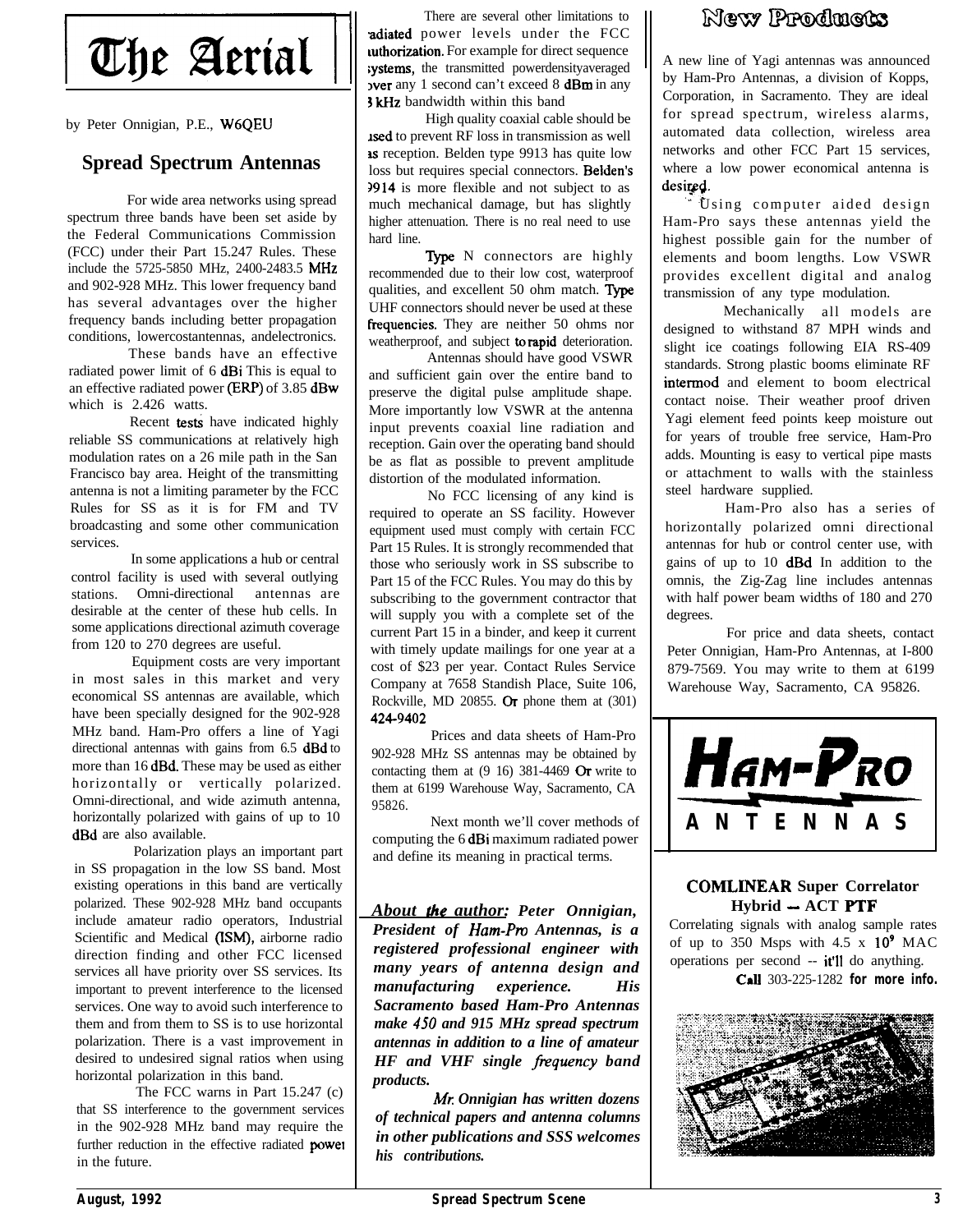#### **STANFORD TELECOM to** DESIGN **and SUPPLY WIRELESS EQUIPMENT for VEHICLE LOCATION and TRACKING SERVICE**

Santa Clara, California - Stanford Telecom announced an agreement to design and provide the wireless signal **processing** hardware for a leading partnership in vehicle location and tracking.

Ameritech Mobile Communications, Inc. and METS, Inc. recently announced a partnership to expand the boundaries of wireless technology by offering wireless data networks targeted at communications with motor vehicles. Stanford Telecom's ASIC and Custom Products Division will design and provide to METS the Digital Signal Processing hardware that will accommodate precise positioning of the mobile units, as well as perform the data communication between cell sites and the mobile equipment. Using Stanford Telecom's technology, the Ameritech/METS system will he able to locate a stolen vehicle with 14 feet precision.

Stanford Telecom's state of the art wireless products and technology are a natural selection for the Ameritech Mobile/METS Partnership from the standpoints of techno1ogical performance and market leadership. In 1983, Ameritech Mobile, a suhsidiary of Ameritech Corporation of Chicago, was the first to introduce commercial mobile communications service to the United States. Likewise, Stanford Telecom is considered a pioneer in wireless spread spectrum technology products and has enjoyed lead position in the industry, especially with the FCC's recent allocation of limited restriction "wireless" frequency hands requiring spread spectrum.

Additionally, METS, Inc., hased in Indiana, is in the forefront of the emerging growth areas of mobile communications, fleet management systems, and stolen vehicle recovery systems which include functions ranging from central control stations management to computerized mapping to precise calculations of vehicle positions.

The **versatility** and cost effectiveness of Stanford Telecom's wireless technology enables the Ameritech Mobile/METS partnership to address long term plans which include nationwide data connectivity. Meanwhile, because Stanford Telecom will base its immediate design on existing standard ASICs, the short term requirements will not be jeopardized hy a need for new component development. The unique design will provide extremely robust signal transmission in environments severely affected hy disturbances common In urban areas.

Hatch Graham, Vice President of Stanford Telecom's ASK and Custom Product Division stated, "Precision of the transmission will enable highly accurate determination of a vehicle's position, as well as provide reliable

ata communications using techniques thi aditionally have been kept within the confine f products for space and advanced governmel rograms." Graham went on to say, "With th acreased activity level in wireles ommunications, higher volume sales hat ramatically reduced the the cost of Stanfor elecom's spread spectrum **ASICs** thereh haking the solution for METS an innovative nd cost effective product." The 4ETSIAmeritech systems are expected to k ffered first in the Chicago area.



## ไกเนินอาจากสูงสังกาลง<mark>ไ เริ</mark>ดลูกก **EC Micro-Cellular Alphabet Soup?**

In this hyper-speed Techno wor ve are bound to develop our own jargo The enthusisam for what we do create lifferentiation between similar ideas ar oncepts. Every company wants to preve heir intellectual properties from theft, veil as promote their products. So alphah oup is unavaidable -- right? Maybe, but tt idebar below should help clear up some he fog on CT-2, CT-3, GSM, etc.

## Beginner's Box

**EC's Alaphabet Soup Explained**<br> **CT-2:** The EC's current 800-915 MHz **CI-2:** The EC's current 800-915 MHz<br>TDMA, demand assigned cellular FDMA<br>system.<br>CI-3: The EC's evolving digital<br>standard Still TDMA/EDMA demand **system.**

**standwd Still TDMAfFDMA, demand assigned, but much more digital. '.**

**DECT**; The latest EC system at 1.8-2.0 **GIIz. ETSI finally evoking an agreed upon spec. DECT allocates 1.1 Megabits** per second maximum to a user up to 100 **foot (30.5 meters) \*way.**

**GSM**; Groupe Superior Mobile -- an **analog filtered FM modulation format. Can be used for modems, FAX's and something like TFM.**

**HyperLan:** The EC "next generation," **based on a new standard, RES-10. Uses 150 hIlIz of bandwjdlh at 5 GIIz and allows 20 Megabit data rates.**



## Washington Scene

Even though the national democratic convention was in full swing this month, Washington was still ablaze with the pushings, shovings and other "tricks" between Senators Inouye and Hollings, FCC chairman Sykes and other notable personna. Any action you might ask? Yes and no - the FCC took the opportunity while the Democratic cat was away to propose new rules for personal communications services (PCS) and issue tentative frequency frequency assignments for HDTV.

For more complete details on these and other US regulatory happenings, just send us a SASE (#10 with S.29 postage) and we will mail you a free sample copy of our new sister publication: **Spread Spectrum Scene/Update** (Spdate for Sshort.) S will continue to have a Washington Scene column -- it just cannot get in sync with today's hyper-speed developments.



#### **More about the Basic All-Purpose Digital Signal Processor**

Last month we introduced the concept of the "HADSP" to you the reader. his month we wilt give a little more rigorous information that is needed to fully grasp  $all$ DSP concepts.

As an "exercise for the reader" sketch a signal consisting of two equal amplitutde sine waves: say, 1200 and 1500  $Hz$  in frequency. Show that if your sampling pulse train just the wrong phase, w.r.t (with respect to) these two signals, the samples fall on the intersections of these curves! White you are at it, (and this is much easier,) sketch the spectra before and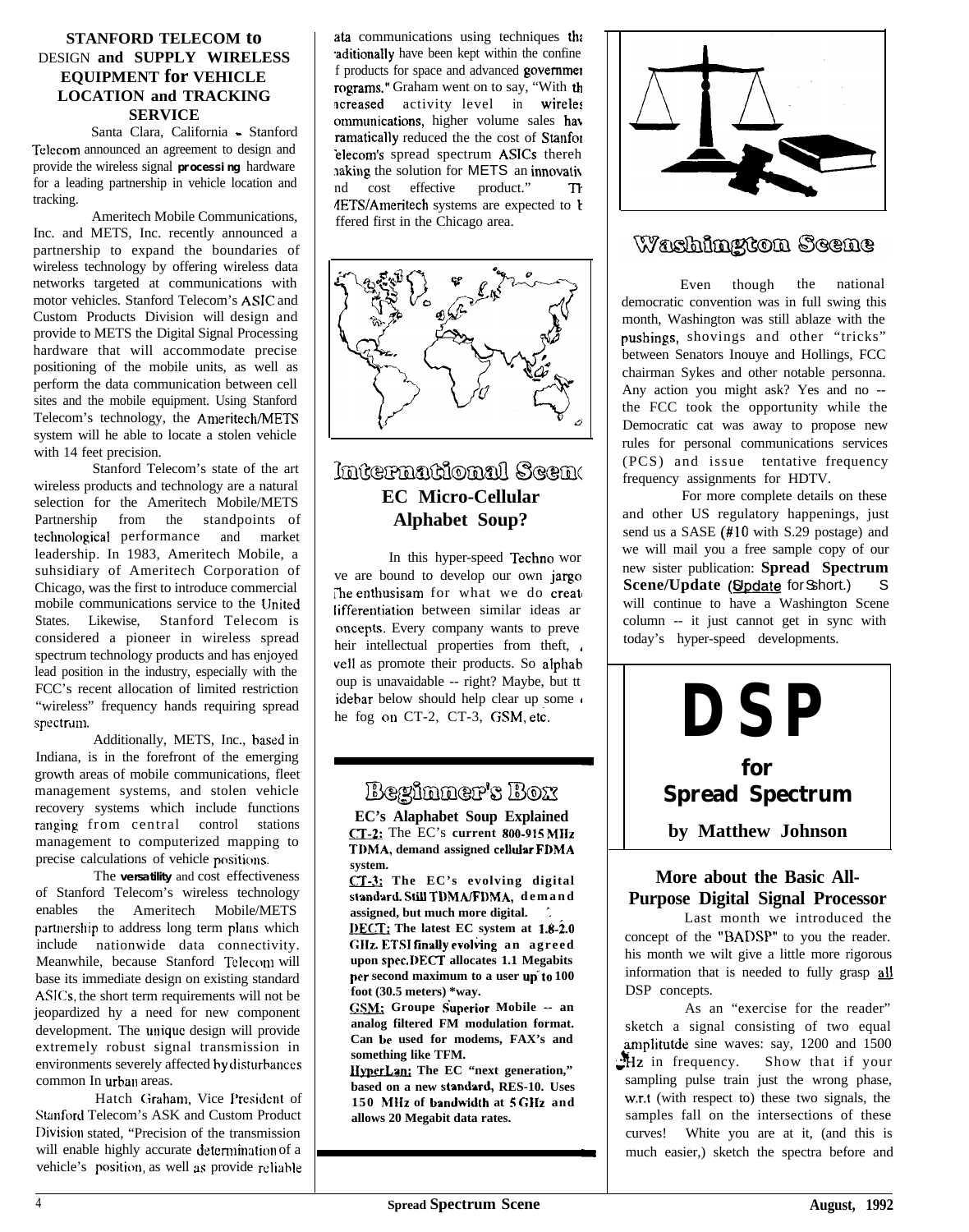after sampling (remember -- AM modulation sidebands at  $\omega$  700 Hz, 600 Hz, etc.).

This result, that sampling is equivalent to AM modulation by an infinite set of carriers, is very important for all DSP. As an exercise, for the reader who plays chess, it immediately preceeds the Nvauist Sampling Theorm which is often mistakenly presented as the 'most fundamental result. Later, we will see how this same result illuminates applications where the Nyquist Theorm does not apply. However, most  $DSP''$  applicationms  $\underline{d}$  assume that the Nyquist Theorm applies. The Nyquist Sampling Theorm says that if the input signal is band-limited to twice the sampling frequency (this is called the Nyquist Criterion) then no information is lost in sampling, the input can be reconstructed perfectly. Band-limiting the input is the job of the anti-aliasinn filter in the BADSP. Furthermore, if the "knee" of the antialiasing filter is too soft, I may need to choose a cutoff frequency below the Nyquist frequency to get enough attenuation to prevent aliasing. Of couse, whether or not the knee is too soft depends in turn on how strong the expected out-of-band signals really are.

The most important consideration for the digitizer is chosing how many bits to digitize to. This is the point where we must remember the difference between digitizing (= quantization) and sampling. Recall that I said earlier that we can easily ignore this difference. But since quantization noise is not band-limited, we must first make sure the out-of-band noise is small enough to result in negligible aliasing. A 12 bit ADC will almost always do the trick, the phone company has figured out a clever trick (mulaw companding in US and Japan, A-law companding in Europe) to acheive this goal with a mere 8 bits, with a sample frequency of 8 kHz for an input signal of 3.4 kHz bandwidth.

Except for the non-ideal properties of the ADC, the digitizer is completely defined by the sampling frequency and the quantization. **More next month.**





**The BADSP Block Diagram**

## Technical Tricks **Correlator Potpourri**

:hnical Tricks is back this month! We starting a three part series here on relators:

- How they work.
- k - What kinds & configurations are there.
- How to design your own.



#### **Hughes GSG developed SO stage larallel correlator LSI chip (c. 1975.)**

town here is a nearly 20 year old GMlghes parallel LSI correlator. The author orked on this design as a "boy engineer." )w you can buy similar devices from an ford Telecom, TRW LSI and ualcomm. **More next month.** 



**Hughes GSG 400 stage, chip and wire lybrid correlator (from PLRS & PJH.)**

## Beginner's Box

**Nearly 101 SS Applicaions** *For years the military has referred to SS systems as CNI or Communications, Navigation and ldentijkation systims. The following list of SS application possibilities, while not exhaustive, may spur other new ideas.*

#### **COMMUNICASTIONS:**

**@ LAN, MAN, WAN, UAN fllniverse Area Networks).**

- **0 PCN, PCS, Micro-cellular digital data, voice and FAX.**
- **0 Low power "covert" hidden signal communications.**
- **@ Industrial or public service telemetry, monitoring and control.**
- **0 Shared spectrum operations like data under a TV channel on cable TV.**
- **0 Extremely weak signal, high processing gain needs, such as amateur radio "Moon Bounca."**
- **Encoding/Encryption of slower data such as Teletype or bank's ATM machine communications.**
- l **Enabling two (or more) players on a neighborhood wireless network of kid's video games.**

#### **NAVIGATION:**

- **Systems like GPS but without expensive satellites and earth based.**
- **@ Car, truck, boat or airplane navigation, distance measuring, direction finding or collision avoidance systems.**
- **D** Integrated systems to find **things, like cartons in warehouses.**

#### **IDENTIFICATION:**

- l **Friendly, commercial uses of "Identification, Friend or Foe" techniques.**
- l **Automatic User ID'ing for BBS's, ATM machines or computer networks.**
- **0 Two way auto-ID. auto ack. transaction authentication.**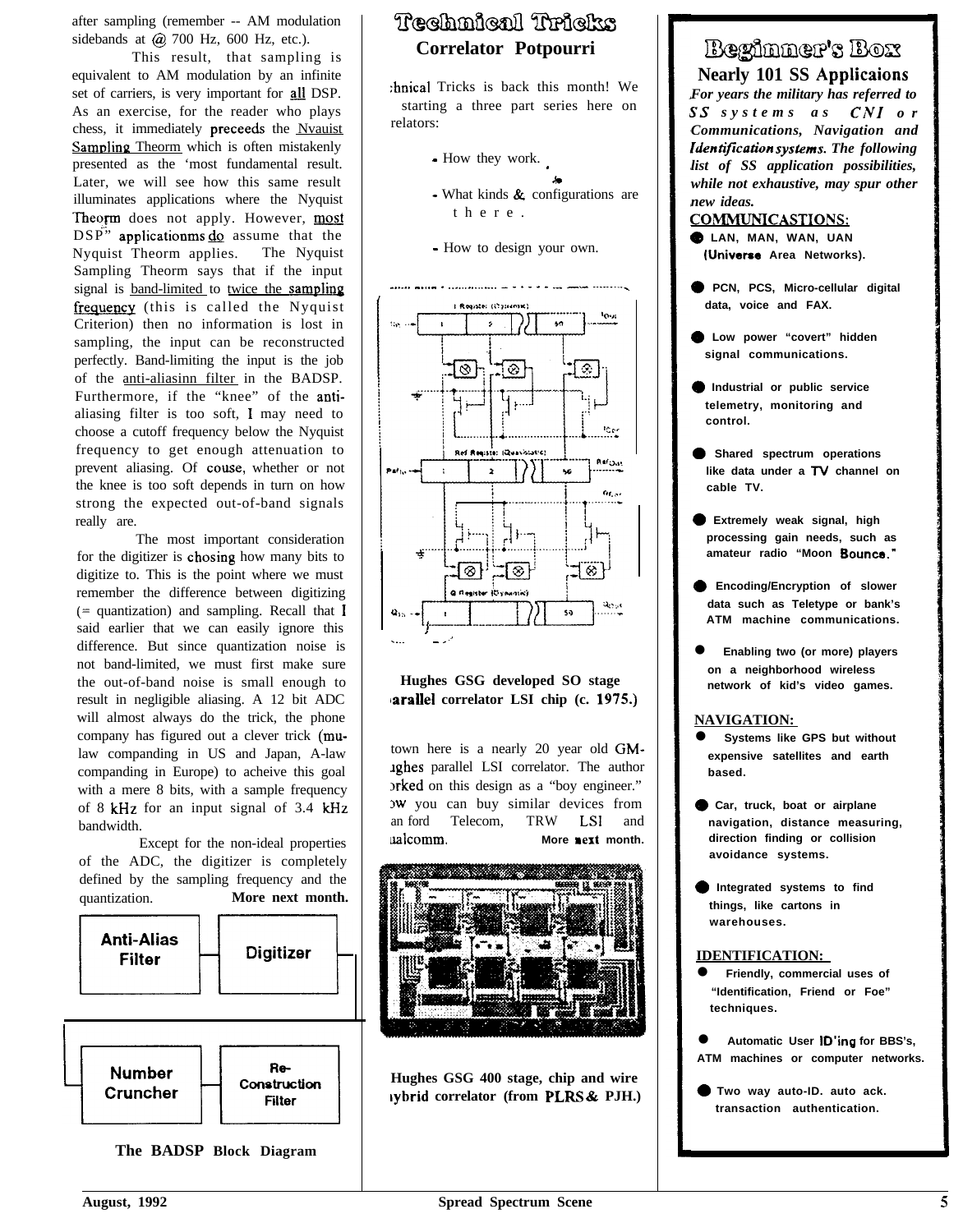

by Tom Diskin

## **Technical Trends in Education**

This month we are going to look at a typical college electronics technology program. Although the following is a description of a specific program at a specific college, it is typical of many programs found throughout the world.

The community college is an American institution which has provided easily accessible, inexpensive and high quality post-secondary education for many years. In the electronics profession. these colleges have provided the vast majority of technicians needed by the industry more than any other single source. Ever since the days of the "junior" college, these colleges have provided transfer programs for students wishing i0 transfer 10 four year engineering and technical programs at a university. With the advent of the "community" college several additional "missions" were added, including two year vocational programs. It is from this mission that the two year electronics technician programs have grown.

At College of San Mateo in Caiifornia the electronics technolog) program is typical of many programs at community colleges throughout the country. It includes. first of all. a core program consisting of DC/AC Fundamentals. Active Circuit Devices, Introduction to Circuits and introduction to Digital Electronics. Included in this part of the program is also an electronics mathematics course and basic fabrication skills. The core program also includes two courses which are designed primarily for non-majors: a survey course for students majoring in other technology areas, which is in a lecture/lab format; and a lecture-only course which covers the fundamentals of electronics for those who need a single technology-based elective course.

As the student proceeds into the second year of the program, he/she can now elect to "specialize" in any of several areas. There is a specialization in digital electronics, including Introduction to Microprocessors, Microcomputer Interfacing and 68000 System Design. In the analog/ communications area, students can take courses in Modulation/ Demodulation, Analysis of Linear Circuits, RF Transmission and Microwave Fundamentals and Advanced RF Circuits. Given these options, students can take courses in either of these two major specialty areas or take courses in both areas to help prepare them for a- particular segment of the industry that interests them.

The curriculum also offers specialty courses in a number of areas that are relatively new to the electronics industry. Because of more and more specialization in the industry, these courses are equally popular both with regular full-time students preparing for their first job and with returning part-time students who are looking for refresher courses 'and updating their technical skills to meet the new demands of their current position. An example of this type of specialty course is one call "Sound Synthesis and Design", which is a highly technical course that is part of a new program in Music Technology being jointly sponsored by the music and electronics departments at the college. Another example of a specialty program at San Mateo is the new Avionics Technology program, which has been developed to support the large commercial airline' maintenance industry which exists locally. Programs and courses such as these point out the need for community college electronics programs to continually add new courses and specializations which reflect the rapidly changing nature of today's electronics industry.

So how does all of this affect a newly emerging field like spread spectrum? Just as this new technology must make a serious mark in the industry by solving a particular problem or serving a need, it must also attract the attention of technical educators who are preparing the technicians and engineers to fill the positions at our companies now and in the future. We are interested in hiring qualified technicians and engineers, and preferably those with experience in spread spectrum communications technology. In order to do this. we must convince colleges to offer specialty courses which provide both the prerequisite skills and actual hands-on laboratory experience needed to give today's students the skills they will need in the workplace. These courses are a natural "application" of their existing curriculum, and allow students to experience a real-world application of their newly-acquired skill and knowledge to a real world state-of-the-art technology.

Elsewhere in this issue is a description of the STA - the special temporary authorization proposal allowing amateur radio operators to experiment in spread spectrum technology using portions of the amateur radio spectrum. I would like to suggest that this is a natural opportunity to combine the needs for a real-world education laboratory with those for experimentation to advance the state-of-the-art in this neur technology. By combining a new specialty course in spread spectrum with an FCC-authorized STA amateur radio station, students can learn the technology of spread spectrum first hand while at the same time participating in the advancement of the new technology.

Next month: a proposed curriculum model for a lecture/lab course in Spread Spectrum Technology, including the provision (optionally)  $for$ including  $STA$ authorized laboratory work.

**Follow new developments in education -- in SSS!**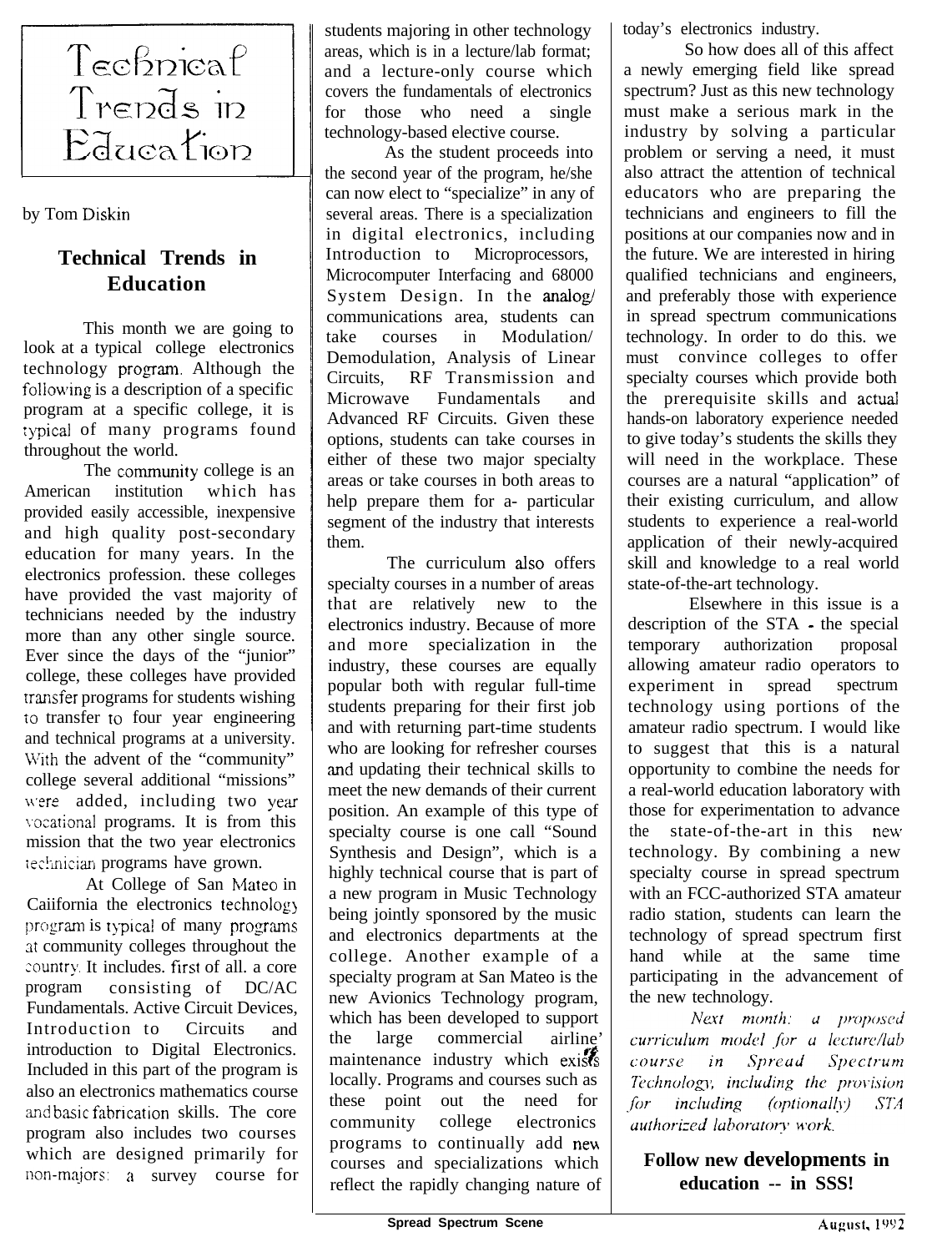## OICRET **SPREAD SPECTRUM aignal a**

Since we're fairly new at finding these "secret" signals on satellites and places where the military/aerospace folks would never look for them, I decided to research some of the available publications on the subject. We will review three interesting discoveries:

> **• The Hidden Signals on Satellite** TV, Third Edition, by Thomas P. Harrington, published by Universal Electronics, Inc., Columbus, OH.

@ "VIDEO TEC NEWS," published monthly by C-Band DBS STV Publications, Greenville, NC. **e** "Satellite Watch News," published monthly by Waiker Media Group, Inc., Gainesville, VA.

The Harrington book is a good general purpose survey of the various types of signals out there on the birds today. lJnfortunately, it devotes only about 1 page out of a book of 238 pages to spread spectrum signals. Even then most of the information presented is sketchy and furnished by an out of business vendor (Equatorial). Needless to say this book is little help in learning anything about "secret" SS signals.

The VTN newsletter is off the mark too. It seems designed for the satellite systems dealer or wealthy satellite dish owner/hobbyist who wants to "cheat" the pay TV services. You can buy almost anything you want from the advertising pages of VTN.

The "Satellite Watch News" is a professionally prepared newsletter that suffers from the same "Alice's Restaurant" problem that VTN does -- you can get almost anything through their ads. But get technical information or data on "secret" SS signals -- "you gotta be kidding!"

Since there is such a dearth of hard information out there where will we find out about these signals? Evidently these so called "underground" publications don't help - so where to turn? If you readers will help -- we'll give some tutorial and general info right here. Tune **in next month!**

## Spread Spectrum Networking Software å. by John Greene

*John Greene picks up this column* somewhat from a different angle than Kim *Robinson had -- but since. John has volunteered to help out, we're giving him near \_f?ee rein. John has been project manager on sojtwure development for a*  $wireless network system of several hundred$ *handheld terminals and a file server/base station. His primary responsibilities were the design and implementation of the network protocol und the driver code to interface the 82530 Serial Communications Controller to the Proxim 242 Kbit/second spread spectrum radios. Additional responsibilities included writing interrupt handlers and the Application Programmers Interface for the SO386, 80186, and 8088 processors used.*

*John writes device drivers for the 82530 Serial Communications Controller (SCC) in assembly lunguage and writing network software in C for a highly modijied version of an Appletalk Network. He served as project lead on the design of a networking card for the IBM PC/XT/AT or compatible. This involved designing interface circuitry to allow the SMC ARCNET Controller to utilize the Broadband Local Area Network. He used PAL devices to covert from the bipolar baseband format to a NRZ format /or amplitude modulating a carrier John has also designed a 2 Megabits/set AM Modem in the 40-I 50 MHz range and an IEEE 802.7, 2.5 Mbits/set, FSK Modem utilizing a PLL for frequency agility with an occupied bandwidth ofonly 6 MHZ. John helped design a Video-Intercom Security System for use on a Broad-band LAN with 280 video cameras, 120 intercoms. Each video terminal was a single two wuy voice intercom whereon digital communication to the VIU was transmitted via a 20 kHz subcarrier on a 140 MHZ FM carrier modulated with voice and data.* 

Having worked for Networking companies all of my professional career, I have been exposed to many different methods of digital communications. Some of them quite unique, some of them dismal failures. I started out tweaking RF modems back in 1983 and have progressed through designing modems, designing systems, to most recently developing the network protocol and driver software for a wireless network system.

I >rotocol for a wireless system is bad enough portables, and contention. However. Trying to develop a networking ziven all the problems associated with :ommunication loss, power conservation on xognmming the 8530 Serial Communications Controller was a challenge in itself. In this particular design the RTS signal on the SCC was used to control the Transmit Enable line sf the Spread-Spectrum midem. You are notified that the transmission is near completion by an Transmitter Underrun interrupt from the SCC. The annoying thing about this is the fact that the 8530 still has to shift out the CRC and at least one flag before you shut down the transmitter. So You have to sit and wait until you are certain that the flag has been sent.

This starts to get complicated when the same code is to run on machines with different speed processors. One solution is to use a delay routine that calibrates itself to the processor speed when the software is initialized. However, delay loops are wasteful, especially when you have an application running above that is very processor hungry. Fortunately for me, all of the processors were identical and I found the right combination of instructions to use in this routine that insured the proper timing.

Another feature of this Controller is what you have to go through to get the Transmitter Underrun interrupt at the end of a transmission. You need to reset the TX Undermn/EOM latch in order to get an interrupt when DMA completes sending data to the SCC. However, the latch can only be reset:

> - after DMA has loaded the first data character into the transmit buffer, but

> - before the SCC has finished shilling the last data character out of the transmit buffer.

So the delay between starting the DMA and resetting the TX Underrun/EOM latch must be as small as possible, but not so small that the latch is reset before the first character is loaded. You can sit in a loop monitoring the TX Buffer Empty bit which will tell you when the first character has been loaded and then immediately reset the latch. This has to be done quickly especially in my case where there were packets with as little as 4 bytes.

This only scratches the surface of the many little quirks of the 8530. It was thought that upgrading to ZiLOG's Z16C35 would take care of many of these problems but as it turns out, the Z16C35 carried over all of the quirks of the X530 and then added a few more of it's own.

Mere **next** month -- John E. Crecne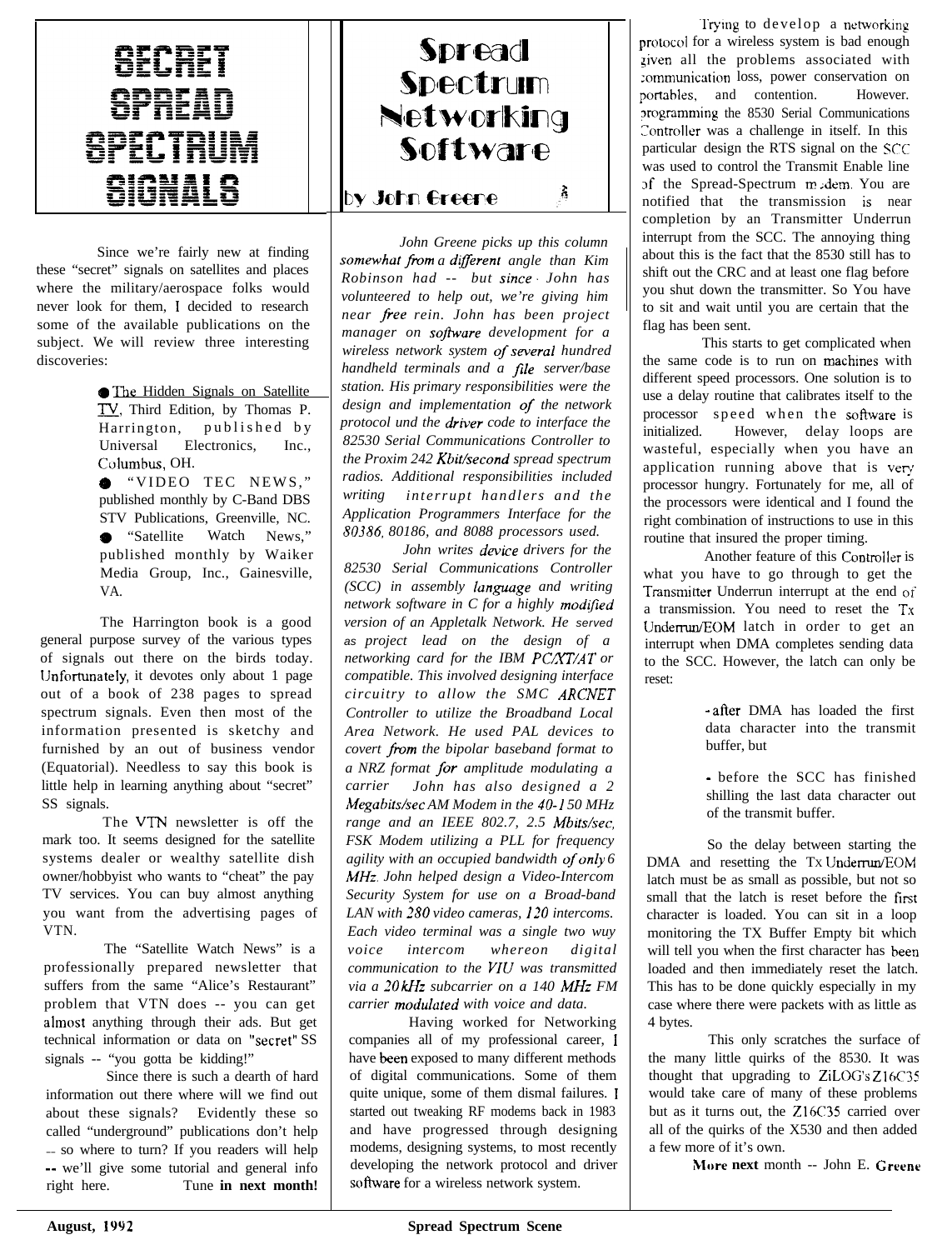#### **SOME GOOD USES FOR THE STA-1 TRDSSS TRANSCEIVER IN HAM RADIO**

By Andy Korsak, Ph.D., VE3FZK ("Dr. Andy", SSS R&D Stan)

This note expresses my recent thoughts about the value (as far as ham radio is concerned) of the STA-1 TRDSSS (Transmitted Reference Direct Sequence Spread Spectrum) simplified SS (Spread Spectrum) transceiver design being promoted by our prodigious editor and publisher of this "rag". For some time now, since I first heard about the STA-1, I have been having rather cool feelings about the concept, as it did not allow for any form of "tuning in" (to draw an analogy with "normal" radio) a particular SS signal from any other possible SS traffic that may be occupying the same bandwidth segment at the same time.

It just struck me, while thinking about the TRDSSS limitations, that a good use for it is in the area of packet radio where highest achievable speed is desired. Some examples are:

\* BBS (Bulletin Board Systems) transactions, in particular between BBS's when they pass large amounts of forwarded traffic; this is now handled often on higher frequency ham bands (e.g. 220 MHZ  $\&$  up) while the normal "end users" are mostly on 144-148 MHz.

\* BBS access by "end users" when requiring access to large amounts of data, as opposed to regular message box checking.

\* DX (long distance) clusters, which are reporting "nets", often used by hams on VHF to share discoveries of a "rare" or for some other reason desirable DX call sign and the HF frequency it appeared at, on a "real time" basis; one problem with DX clusters has been that they occupy too much packet channel time to send and confirm the DX contact report with each and every one of the hams logged in to the cluster, one at a time.

\*Other "clusters", e.g. RDF' (Radio Direction Finding) networks, such as those currently undergoing development by San Francisco Bay Area hams, including this author.

The currently **popular** AX.25 protocol (based on X.25) deals with signal bursts on a time shared basis within one "packet channel", and "tuning" over various selected channels for packet use provides an opportunity to distribute the trafic into groups of users, each group concentrating their interests usually in only one or a few BBS's on a limited subset of the channels allocated by "gentlemen's agreement" (actually, by organizations such as the ARRL). All users on a typical VHF packet channel 20 kHz wide suffer *from* the same collision and capture effects as in any comparable TDMA environment.

Consider, therefore, the alternative situation that would occur if packet stations from a given narrow band channel were all spreading instead, using the TRDSSS concept. If the spreading were as in the proposed STA-1, the current 1.2 kilobaud rate could be "bumped up" to 38.4 kilobaud (if not significantly higher, if the design works out as anticipated). That's a 32:l ratio, consequently, all of the current ham radio packet traffic occupying 10 slots from 144.91 through 145.09 MHz, and much more, could be "TDMA squeezed" into one wide "TRDSSS slot" overlaying the lower FM utilized segment of the 2 meter hand.

So, the prime disadvantage of TRDSSS, i.e. the inability to "tune", and rather simply decode any "self<br>correlating" traffic within the IF traffic within the IF passband, is no more of a road block than in the case of any "clustered" traffic within some defined bandwidth segment. There is an open question, however, as to how well the TRDSSS scheme would function with regard to the "capture effect" occurring with the currently used FM detectors on the 2 meter hand. When an FM packet signal gets "clobbered", any signal that is only moderately strongest "takes out" any competing signals, and retransmission eventually succeeds for the "wiped out" signals at any receiver.

In the case of TRDSSS, there is no such thing as a "limiter" in FM, i.e. things are all linear up to the "correlator"; therefore, there is the possibility that retransmissions would he more frequent, because the stronger of two colliding packets may not he "strong enough", so to speak. Such considerations would need to he evaluated by a more knowledgeable RF engineer than I, who am merely

speculating in this case. Perhaps this issue can he laid to rest by a knowledgeable response to this article.

When more advanced S S designs arrive at an affordable level *(Editors note: or SSS publishes the promised perjonnance upgrades to the basic STA-1*), the more "crude hut cheap" TRDSSS units could he upgraded. The TRDSSS approach at least gives hams a starting "crystal set and spark gap" method to get into the SS technology on a reasonably wide use basis, i.e. beyond the isolated cases of a small number of "high tech" ham experimenters who are capable of advancing the state of the art with the more sophisticated SS code lock-on (correlator) techniques.

A final remark: when discussing the relative merits, or lack thereof, for the STA-1 with one of the two radio amateurs who established the currently approved STA, I was told that the TRDSSS concept had been previously thoroughly and adequately investigated by hams and that more progressive methodologies should he pursued. I tended to agree at the time, hut now I an having second thoughts, for the above mentioned reasons. Also, the same individual expressed the opinion that assessment of the "compatibility" of SS along side with "normal" ham communications is not a major factor in allowing hams the new SS freedoms.

I'm not sure I can agree with that -- how can a new mode in ham radio he considered to have been "adequately evaluated", when only a scattering of isolated experiments occurred in limited areas of the country.

References: (1) Proposed Design and Strategy for a Radio Direction Finding Network Using Doppler Antennas, Packet, Spread Spectrum, and Transmitter Signatures by Digital Signal Processing, ARRL AMATEUR RADIO 18th COMPUTER NETWORKING CONFERENCE, Sept. 27-29, 199 1.

## Beginner's Box

Cot **an idea or comment on anything you've seen in SSS? Follow Dr. Andy's lead and send it in to us - we'll publish anything containing constructive or informative comments.**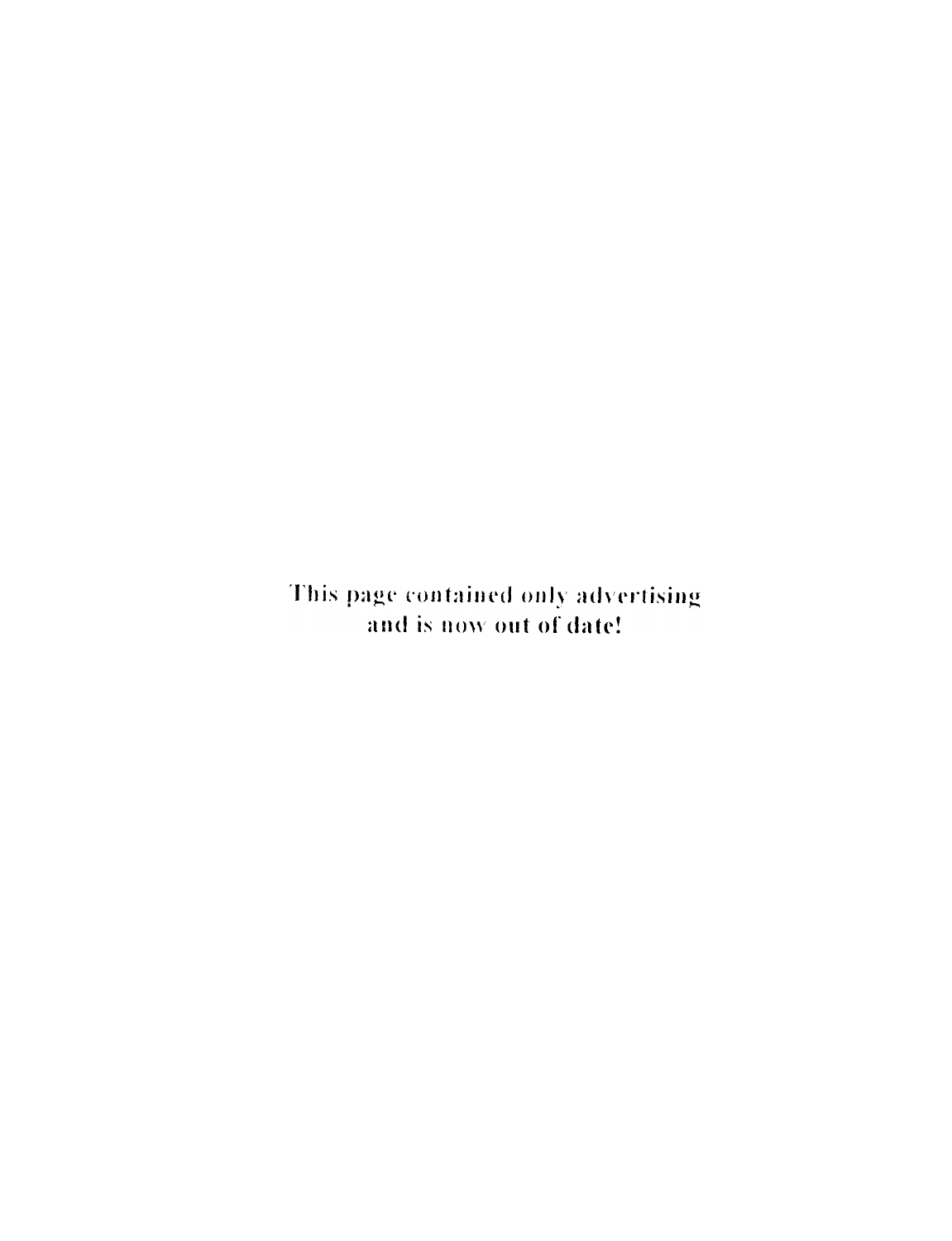

**BEFORE** 

**AFTER** 

## **MARCONI & ARMSTRONG NEVER ENVISIONED THIS**

#### **AII ANALOG GPS DATA RECEIVER -- Part 2**

By Dan Doberstein President, DKD Instruments

*Lust month we presenred the first* half of *this interesting idea article on a home built analog GPS data receiver. That article covered GPS system basics, a receiver block diagram introduction and some discussion* **of** *the problems one faces when designing a GPS receiver. This month Dan gets into the "Nitp-Gn'tty" of the tracking and demod loops within his receiver. He also provides some answers to frequently asked questions about GPS and his receiver.*

#### *C/A* CODE TAU-DITHER LOOP TRADE-OFFS

The C/A code loop is a feedback loop and like all such loops there are trade offs in the design. The selection of the dither clock frequency is bounded by the IF bandwidth and by the need to "measure" the code error as frequently as possible. The maximum scan rate is limited primarily by CNR which in turn is related to IF bandwidth. The remaining "jitter" on the code lock is affected by the CNR, the loop filter, IF bandwidth, dither clock frequency and dither delay.

Using a Tau-Dither type of code

tracking loop reduces the correlated IF amplitude by about 1.5 db for this design. This loss gets larger for longer dither delays. Longer delays give better acquisition performance but result in more jitter. Consequently the C/A code loop design is a trade off between the various requirements that are at odds with one another. The bibliography section lists a number of references on this topic.

#### DOPPLER SCAN/TRACK SYSTEM

As discussed above the narrow IF bandwidth of 1 khz and the  $+$  or  $-7$  khz doppler on the Ll carrier make it necessary to do a doppler scan and track operation. Figure 1 (next page) shows the doppler scan/track sub-system.

The scan function is implemented by letting an 8 bit UP/DOWN counter free run with the UP/DN input held low. The counter is driven by a 1.5 set period clock. The output of the counter is converted to analog by the DAC. This results in a sawtooth waveform at output of the DAC. This is summed with a zero doppler bias and fed to the 114.613 Mhz VCXO. In other words the Ll signal is swept through all possible doppler offsets by the VCXO until it "falls" into the doppler filters. The range of the doppler scan is determined by the voltage divider at the DAC output amp.

All three filters will have some of the signal in them since they are about 500 hz apart and have approximately *l* khz bandwidths. When this condition occurs in conjunction with correlation the carrier

detect circuit is tripped. This activates both code and doppler track circuits.

During track the output of the two doppler filters is detected and low pass filtered. The comparator subtracts these two levels to determine which filter has more of the L1 signal in it. In the track mode control of the Up/Down input of the 8 bit counter is switched to the output of the comparator. If the Ll signal is more in the lower doppler filter the comparator tells the counter to count up. If the Ll signal is more in the upper doppler filter the comparator tells the counter to count down. This closed loop process keeps the Ll signal centered in the 20 Khz IF filter.

#### ACQUISITION TIMES

The combined requirements of scanning the C/A code and doppler lead to some questions about how long it takes acquire the Ll signal. Assuming that the scan rates and bandwidths remain constant CNR is the determining factor. Larger CNR's result in shorter acquisition times while smaller CNR's lead to longer ones. For a CNR of about 20 db this system will have a average acquisition time of 5 minutes. Within limits this time could be decreased by increasing the scan rates.

#### DATA DEMODULATOR

A block diagram for the data demodulator is shown in figure 2 (next page). After the C/A code is removed a 50 Bits/sec data stream remains. This is present on the 20 khz IF as BPSK modulation. The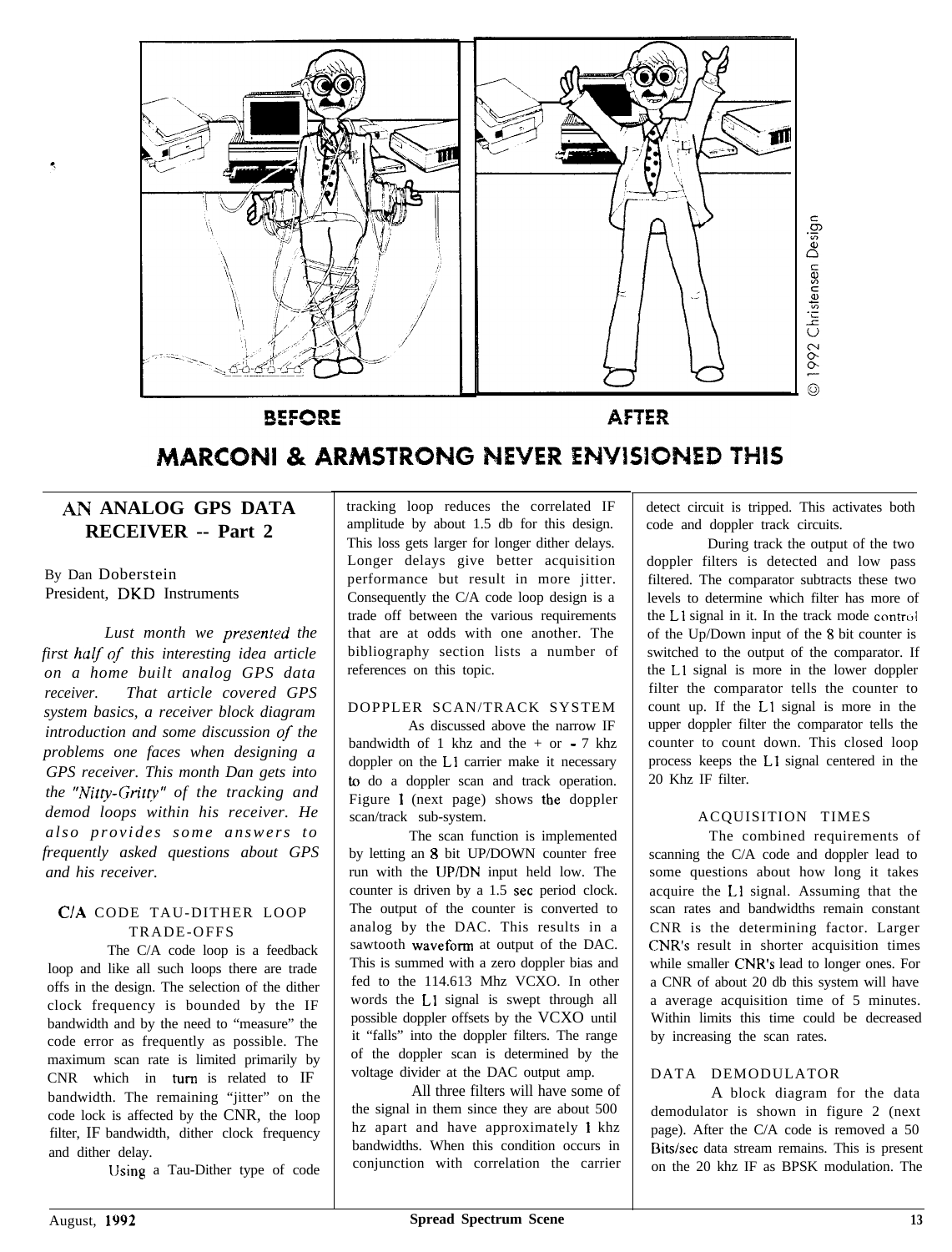first step in the demodulation of this data *is* to hard limit the 20 kHz carrier. This removes any amplitude variation. The **limited** IF is now fed to PLL. The PLL responds to PHASE changes on the data with an impulse, not a pulse. The impulses occur at every phase transition. Since there are two phase transitions per data bit, one for the rising edge and one for the falling edge, there are hvo impulses per data bit.

The impulses can have either positive or negative polarity and can flip arbitrarily. To make all impulses have a positive polarity a fullwave rectifier is used. After rectification a TTL gate in conjunction with a one shot is used to clean up the impulses and bring them to TTL levels.

The data pulse train is now divided by two in order to eliminate the two pulses per bit and to "square it up". Now that we have the data signal we still need to know when to sample the data waveform. The data clock is needed. The data clock can be reconstituted by dividing the  $1kHz$  C/A code epochs by 20. The C/A code epochs occur once at the beginning of the C/A code hence their frequency is 1 kHz. This gives the needed 50 Hz data clock.

The performance of the data demodulator could be better. Signals with CNRs below about I5 db will produce bit errors on the order of I in 600 or *worse.* Above this the performance is quite acceptable and good results were obtained.

#### **RESULTS**

This receiver has been used to successfully acquire, track and demodulate data from satellite vehicle 9, the C/A code generator was "hard wired" for only this vehicle. Tracking performance was quite good and the received data was accurate.

Although in many ways the design of this receiver could be improved the design as presented worked and that's what counts. For a more complete description of this receiver the reader is encouraged to read the paper "A GPS DATA RECEIVER" , see references.

#### REFERENCES

A GPS Data Receiver, Dan Doberstein, ARRL/CRRL 9th Computing Networking Conference, London, Ontario Canada, 1990.

The 1987 ARRL Handbook, 64th Edition.

Solid State Design for the Radio Amateur, Wes Hayward and Doug DeMaw.

VHF/UHF Manual, 4th Edition, G.R. Jessop, G6JP. Published by the Radio Society of Great Britain (RSGB).



ICD-GPS-200, Interface Control Document, Rockwell International Corp.

GPS Signal Structure and Performance Characteristics, J.J. Spliker, Jr. Journal of the Institute of Navigation, Vol. 25, No. 2, Summer 1978, pp. 121-146.

A Low Cost Receiver for Land Navigation, Kai P. Yiu, Richard Crawford and Ralph Eschenbach, Global Positioning System Papers, Institute of Navigation Vol. II, pp. 44-60.

The Delay Lock Discriminator - An Optimum Tracking Device, J.J. Spilker, Jr. and D.T. Magill, Proceedings of the IRE, September 1961, pp. 1403-1416.

Analysis of a Dithering Loop for PN code Tracking, Peter Hartmann, IEEE Transactions on Aerospace and Electronic Systems, January 1974, pp. 2-9.

Spread Spectrum Sourcebook, ARRL 1991, Ed. Andre Kesteloot and Charles Hutchinson

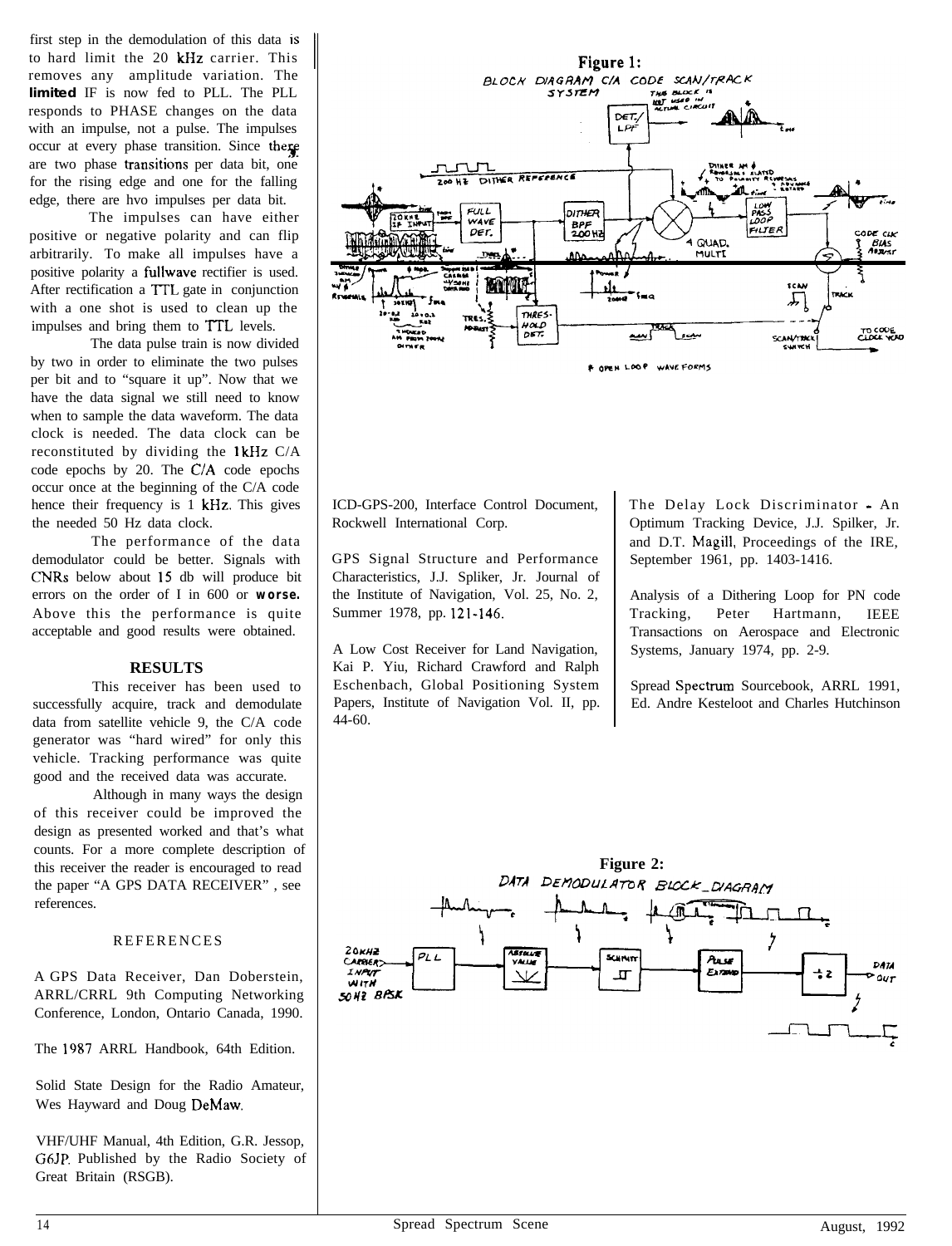**Spred Spectrum** Systems, Rohcrt **Dixon,** 2nd edition, John Wiley and Sons, 1984. For those not familiar with spread spectrum systems read this book first.

Digital Communications **<sup>311</sup> <sup>d</sup> Spread** Spectrum Systems, Rodger E. Ziemer and I\$oger L. Peterson, Macmillan Pub., 1984. :

i'ohercnt Spread Spectrum Systems, J.K. Holmes, Wiley, 1082.

Phase Locked Loops, Roland E. Best, McGraw-Hill Inc., 19x4.

#### **COMMON QUESTIONS**

(Q) What is a pseudo random sequence? (A) A pseudo random sequence is a stream of binary numbers, l's and O's that APPEAR to be random. They are not random though, and after some fixed number of bits the stream repeats itself. The repeatability of these sequences makes them extremely useful, especially in spread spectrum systems such as GPS. If some sort of &coding is provided to detect the start or end of the sequence an EPOCH marker **iS** pencrated. These sequences can be generated by a variety of methods from clocked ROM's to shift registers. The shift register technique is employed in this design.

#### (Q) What is BPSK?

(A) BPSK stands for Binary Phase Shift Keying. It also sometimes called Bi-Phase modulation, or PSK (Phase Shifl Keying). BPSK modulates the phase of a carrier by either 0 Degrees or 180 Degrees. BPSK modulators arc many and varied all you need is a switch and something that produces 180 degrees of phase shift and you have a modulator. Because of this simplicity BPSK modulation finds many applications, however ynu pay a price at the demodulator!

Shift Keying. QPSK modulates the phase of  $\parallel$  circuit that is used to keep the receivers the carrier by 45, 135, 225 or  $315$  degrees. code locked up with the transmitters code. You can make a QPSK modulator by Without this control loop the receivers code combining two BPSK modulators that have would wander in time causing correlation to  $90$  degrees phase shift between the carriers. he hroken and a resultant loss of carrier.

#### (Q) What is Correlation?

(A) Correlation has many different interpretations and can be thought of in many different ways. Correlation is also referred to as despreading or carrier reconstruction for spread spectrum type systems. In terms of spread spectrum

receivers correlation is used to remove the pseudo random sequence(or code) that is impressed on the carrier via BPSK modulation for GPS. This random sequence must be removed before the data can be recovered. Correlation is the technique that is used to accomplish this. By generating an exact replica of the transmitters pseudo random sequence the receiver multiplies or mixes its version with the received RF/IF/BASEBAND signal thereby removing pseudo sequence modulation leaving just the data modulation. The only hitch here, and its a big one, is that the two codes have to be lined up exactly in time. Keeping the receivers code aligned with the transmitters code is the whole ball game for spread spectrum receivers.

((2) How can all satellites use the same frequency to transmit on?

(A) Each satellite has its own unique pseudo random sequence. The receiver picks which satellite it wants to listen to by selecting the pseudo code sequence for the particular satellite and performing correlation. Only the satellite with this code will be received and for all practical purposes the other satellite signals just don't exist EVEN THOUGH they arc present in the receiver! This feature of spread spectrum systems is called Code Division Multiple Access or CDMA.

#### (Q) What does "CIA code" stand for?

(A) C/A stands for Coarse Acquisition. The C/A code is used to get enough information on your position, GPS time and other data to allow correlation lock with the much longer P code. The P code has many millions of bits so the C/A code is provided to assist in the capture of the P code. The P code is a military secret and therefore useless for civilian applications. Since the C/A code provides position information the P code is ignored for civilian uses.

(Q) I don't understand the Tau Dither (Q) What is QPSK? Circuit. What is its purpose?

 $(X)$  QPSK stands for Quadrature Phase [A) The Tau Dither circuit is the control

(Q) Are there other methods for keeping the receivers code locked to the transmitters? (A) The Tau dither technique is just one of many techniques used for this purpose. One of the advantages of the Tau Dither technique is its simplicity believe it or not!

 $\parallel$  (Q) Why is the delayed version of the phase code nccdcd?

(A) The delayed version of the code is necessary for proper operation of the Tau Dither control circuit. By switching between the delayed and undelayed versions of the code at the dither frequency, or "dithering, Amplitude modulation IS induced on the received signal where previously there was none. This amplitude modulation contains the information on which way the code should be moved, either advance or retard, to keep the receivers code locked to the transmitters code.

(Q) I see that alter the correlation point the carrier has just the data modulation left on it, but the Tau dither circuit is demodulating a signal with phase modulation on it. Is this from the data or the code phase modulation?

(A) Your confusing the different phase modulations. Both the code and the data modulate the transmitted signal via a BPSK process. The Tau dither circuit MDIJCES Amplitude Modulation on the carrier by its "rocking" or "dithering" between delayed and undelayed versions of the code. This induced AM is NOT transmitted it is created by the dither process inside the receiver. The AM is itself phase modulated by the shape of the correlation triangle. On one side you get an AM signal with 0 degrees phase shift on the other side you get AM with 180 degrees phase shitt. It is the phase of the dither induced AM that carries the Advance/Retard information that is needed to maintain code lock. It is this bi-phase modulation the Tau dither circuit is demodulating, after appropriate AIM demodulation.

Your observation is correct with regards to the code phase modulation being removed after the correlation point. In fact if the Tau Dither circuit is doing its job and there are no "biases". The signal after correlation will virtually be pure carrier with 50 Hz phase modulated data on it. The dither induced AM will be very smail in amplitude and of virtually no consequence to the data demodulator.

(Q) You mean there are THREE different hi-phase modulation processes in this<br>receiver'! Cont'd next name Cont'd next page

**So, what du you think. dear readers? Write Dan c/o SSS with your comments or questions.**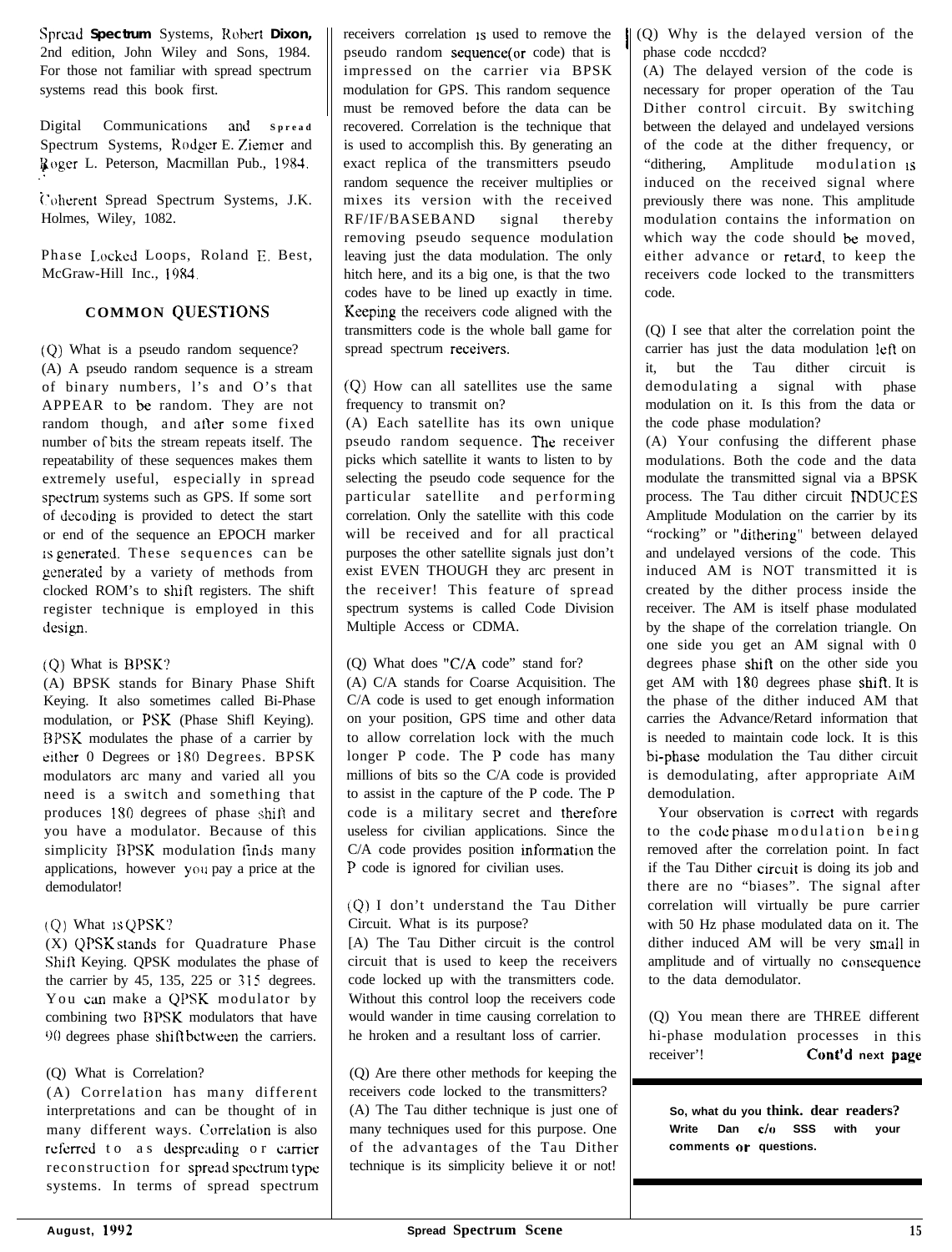(A) Precisely. The code bi-phase modulates the carrier at a 1.023 Mhz rate, the data bi-phase modulates the carrier at a 50 Hz rate and finally the dither induced AM is itself bi-phased modulated.

#### **AFTERTHOUGHTS**

A lot has changed since this paper was first published. The cost of GPS receivers is falling every day and there are a lot manufactures in the race for a GPS market share (See Microwaves and RF, Dec. 1991). One thing has not changed to my knowledge, none of them will tell you how they did it! That's what makes this paper still valid even though the design is cumbersome and obsolete.

I would be negligent not to mention the line book released by the ARRL in 1991, Sourcebook on Spread Spectrum. This is a compendium of papers and circuits for use primarily by Radio Amateurs. I have reviewed this text and found some very good ideas in it, but of the various code lock techniques presented I feel that none would be directly suited to GPS. This is due to the very low signal levels, High spectral purity requirements and the need to have precisely controlled code scan rates. There is also the problem of Doppler tracking which, of course, the amateur efforts are not very concerned with.

I have, in the course of my conversations with interested individuals, found a commonly held misconception on observing the GPS signal which I myself once held. The idea is you put up an antenna with .a good LNA behind it and using a spectrum analyzer you view the transmitted GPS signal in all its glory. I did this experiment with a IO db gain helix antenna and saw nothing! I knew the satellite was over head but still zip. The reason you cant see the GPS signal is that it has a NEGATIVE signal to noise ratio for receivers at the earths surface. In other words the signal is BELOW the noise floor. All you **will see** is noise. Now maybe with a very high gain antenna with satellite directly overhead (closest approach) you might just see a small hump but I doubt it. And besides very high gain antennas are not practical for GPS as you do not wish to have to point your antenna for satellite tracking. This below noise floor stuff may seem strange but with correlation you can despread the signal and raise it out of the noise floor. This is what makes these receivers so interesting and difficult, you can't even see the signal until you have code lock!

Turning to the design presented here I feel its biggest flaw is the complicated

IF/LO chain. It should be possible to get it down to three IF's maybe even two. The NE615 by Signetics and the MC3362/3 receivers by Motorola are both much better choices for IF chain elements. I have tried without success to use the mixer of the MC3362/3 as mixer/correlator point. I would be very interested to know if anyone has been able to do this with either the NE615ME602 or MC3362/3. I have tried also to come up with IF chain based on one oscillator at 10.23 Mhz. The 10.23 if mixed with a 10.685 Mhz IF gives a IF of 455 khz. Inexpensive ceramic filters are available for both these IF's, The 10.23 also makes a good reference frequency for PLL techniques. Possibly both the first and the second LO could be synthesized. One sticky here is the purity of the LO needed, which could rule out some PLL LO synthesis configurations. I have not investigated the minimum purity needed by the LO's. The driving point here, I believe, is that 50 Hz data modulation bandwidth. If you have any insights here let me know.

Another point of improvement would be to get away from the VCXO code lock technique. I am currently working on a pure phase modulation technique that does not need a VCXO and uses just the 10.23 Mhz reference. Many commercial designs use NCO's but my understanding of these is zip. Maybe you can help me.

The data demodulator should be changed to Costas loop type. A very simple analog implementation of this type of demodulator was presented in Spread Spectrum Source book. Chuck Phillips is the designer. Also there are some commercially available phase shift keying demodulators used in modems, maybe these could be adapted? One idea that continually intrigues me is the possibility of using the Costas loop to both demodulate the data AND to track doppler by using the average value of the error signal as a measure of doppler offset and driving a VCXO or VCO with this signal so as to maintain doppler lock. A search ramp voltage would drive the VCXONCO as to find zero doppler point, as done in this design, and at code **lock** control handed over to the Costas Loop. Perhaps I am all wet on this one but 1 think it could be done.

Please let me know if you come up with anything. I still have a lot to learn and if you do decide to build a GPS receiver don't build this one, you can do better! One last thing I would very much appreciate any information on making the position measurement both for single channel receivers and multiple channel receivers. Especially the pseudo range measurement.

#### **Good/Bad from page 2**

**(2)** evaluate the potential of spread spectrum overlay on conventional FM systems;

(3) determine interference impact, if any, to existing users;

(4) evaluate immunity to intersymbol interference due to multipath propagation;

(5) evaluate potential for improved spectrum utilization;

(6) evaluate performance improvement olaimed for CDMA/TDMA:

(7) gain operational experience;

(8) evaluate digital signal processing techniques useful for spread spectrum operations; and

(9) evaluate SS networking, protocol and supervisory/control techniques

DATES AND TIMES OF OPERATION: The applicants request that operation under the STA commence immediately upon the granting of authority by the Commission, and that such authority be permitted for one year, with leave to renew the STA.

CLASS OF STATIONS AND RADIO SERVICE: All stations are licensed'in the amateur service, and all licensees hold a minimum of a Technician class license.

OPERATING FREQUENCIES: Operating frequencies will be as follows: 50.500-54 MHz, 144.250-146.75, 146-148 MHz, 222.500-225 MHz, 420-432 and 436-450 MHz, 902-928 MHZ, 1240-1270 MHz and 2390-2450 MHz.

WAIVERS REQUESTED: Waivers of the following sections of the rules are requested: 97.305(c) Column entitled "Emission types authorized" is requested to be waived in order to transmit emission type SS in the bands 6 m, 2 m and 1.25 m.

97.3 11 (c) is requested to be waived to lift the prohibition against hybrid SS transmissions.

97.31 l(d) is requested to be waived to permit the use of other spreading codes.

SUMMARY: The undersigned on behalf of the group of experimenters respectfully requests that the Commission grant this request for special temporary authority. If you have any questions or need additional information, please contact the undersigned.

**Please write us with your comments and suggestions about this STA request. Anybody want to try for an SS STA on HF for TTY, AMTOR or PACTOR use?**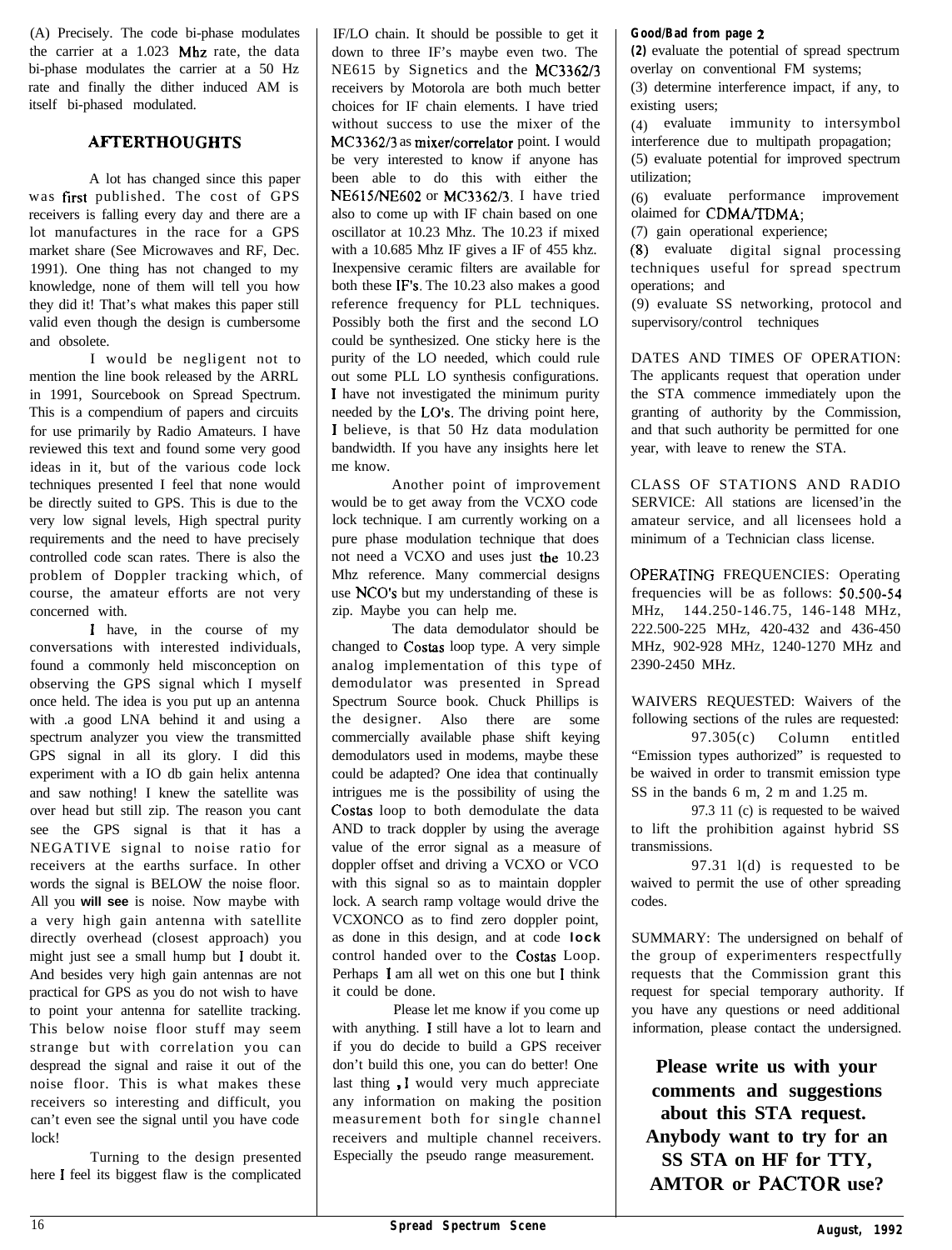#### **Build The STA-1 TRDSSS Transceiver -- Part 3**

If **you** read our front page Good News/Bad News story, you know that the STA-1 cannot be used under the current FCC STA (administered by K6KGS). That is the major justi tication for undertaking a new STA request from the FCC -- which is Published here, m draft form, for your edification. Please let us know by phone, Email, Packet, or cards & letters what your thoughts are on this subject.

With this interesting challenge at hand, we are changing the name of this project to the "STA-I\*." The STA-l\* will operate, initially at least, under existing FCC part 97 rules. If our new STA is granted, the STA-1 \* transceiver can be enabled by cutting a jumper (or some such artifice) under the revised STA. For now, however, US **hams will have to be happy using frequencies of 420 MHz and above and a 7 stage (7,l MLSRG) PN code generator,** with the **STA-1\***.

Canadian hams can go ahead with the original STA-1 design if, indeed, DOC implements their verbal plan to allow Canadians to use the STA-1 on the 902 to 928 MHz band.

These changes will delay the introduction of the STA-I\* kit by about a month -- (we hope!) This little schedule break also allows us to greatly simplify the design of the  $STA-1*$  and thereby further reduce the cost of the kit. This month we will only outline the proposed changes and hint at what is to come in the September issue of SSS. We will also take this opportunity to better define a performance specification and clearly define the performance upgrades we have planned for the  $STA-1$ <sup>\*</sup>.

To start with, performance spec highlights are:

@ 3 PC boards comprise the STA- $1^*$  -- TX, RX and digital / microprocessor -- each PCB approximately 3.5" by 4.5".

@ Basic unit utilizes TRDSSS modulation and 7 stage (127 bit) PN gen. -- no RX correlator required.

@ Unit is designed for easy upgrade in three steps:

1 - serial sliding.correlator / DPSK modulation -- synch time  $\leq 102$ milliseconds

2 - parallel digital correlator / DPSK modulation -- synch time under <sup>1</sup> millisecond -- custom FPGA design using AMD Mach 110 or 130 chips

3 - Full custom ASlC design with frequency hop and 31 stage Gold code EPROM PN generator for full CDMA or TDMA high speed packet operation -- will require new STA from FCC -- can be used in Canada, if DOC continues its understanding and encouragement of amateur radio development of new technology

Q The basic STA-I' kit will cost less than \$200. Each upgrade option will be about \$100.

The basic STA-1<sup>\*</sup> kit requires a TNC or PC with ASYNC serial<br>port, a mike or key for ID'ing a mike or key for ID'ing and can be ordered for 28-29.7, 50- 54 or 144-148 MHz operation.

Other frequencies require a transverter such as DFM's DEM432K 420350 MHz unit or

#### **DOWN EAST MICROWAVE SHF SYSTEMS 902K OVERVIEW**

**The** construction and operation of the SFIF 902K linear transverter kit, designed by Richard Campbell KK7B, is briefly described in what follows.. This transverter features an Integral, on-board local oscillator. No additional modules are required to get the tnnsvertcr on the air.

The SHF 902 K is a complete, single board transverter allowing linear operation across the amateur 900 MIIz band. It features an on-board local oscillator and produces about +13 dBm output for 0 dBm i-f drive In the range 144-148 MHz. Barefoot receive noise figure is 4 dB with an RF - IF gain of 40 dB. As supplied, the 902K IF frequency of 144 MHz corresponds to a tx/rx frequency of 902 MHz. Optional LO crystals are available to correspond 144 MfIz to 904 MHz.

#### **CIRCUIT**

**The 902** K consists of a crystal controlled Butler oscillator at a nominal frequency of 94.75 MHz., a x8 diode multiplier and filters and separate receive and transmit mixers with IF at two meters. The LO frequency of 758 MHz is applied to Mini-Circuits SBL-1X mixers. On the transmit side, the resulting signal at 902 MIfz is filtered and amplified by two MMIC stages, producing about  $+13$  dBm (20 mW) output. On receive, two MMIC gain stages drive the mixer to produce an IF output at two meters. The only tuning required is the LO frequency trimmer capacitor. A nominal 6 dB pad is specified between TX IF input to the SBL-1X mixer and between the mixer and RX IF port. On the TX side, no more than 0 dBm of two meter power should be applied to the pad. The SHF 902K kit is available for \$139 with crystal, from DEM, Bill, W3HQT at 20?-948- 3741 or FAX 207-948-5157. He also has antennas, pre-amps and linear amps for all bands 420 and up.









11 Huron Drive / Natick, MA 01760-1314<br>TEL: (617) 653-0844 / TWX: 710-346-0390<br>FAX: (617) 653-5671

Contact Sage today and ask for our full-line catalog and price list. If you don't see what you need in a standard model, rely on Sage engineering to design a custom unit to meet your specific application.